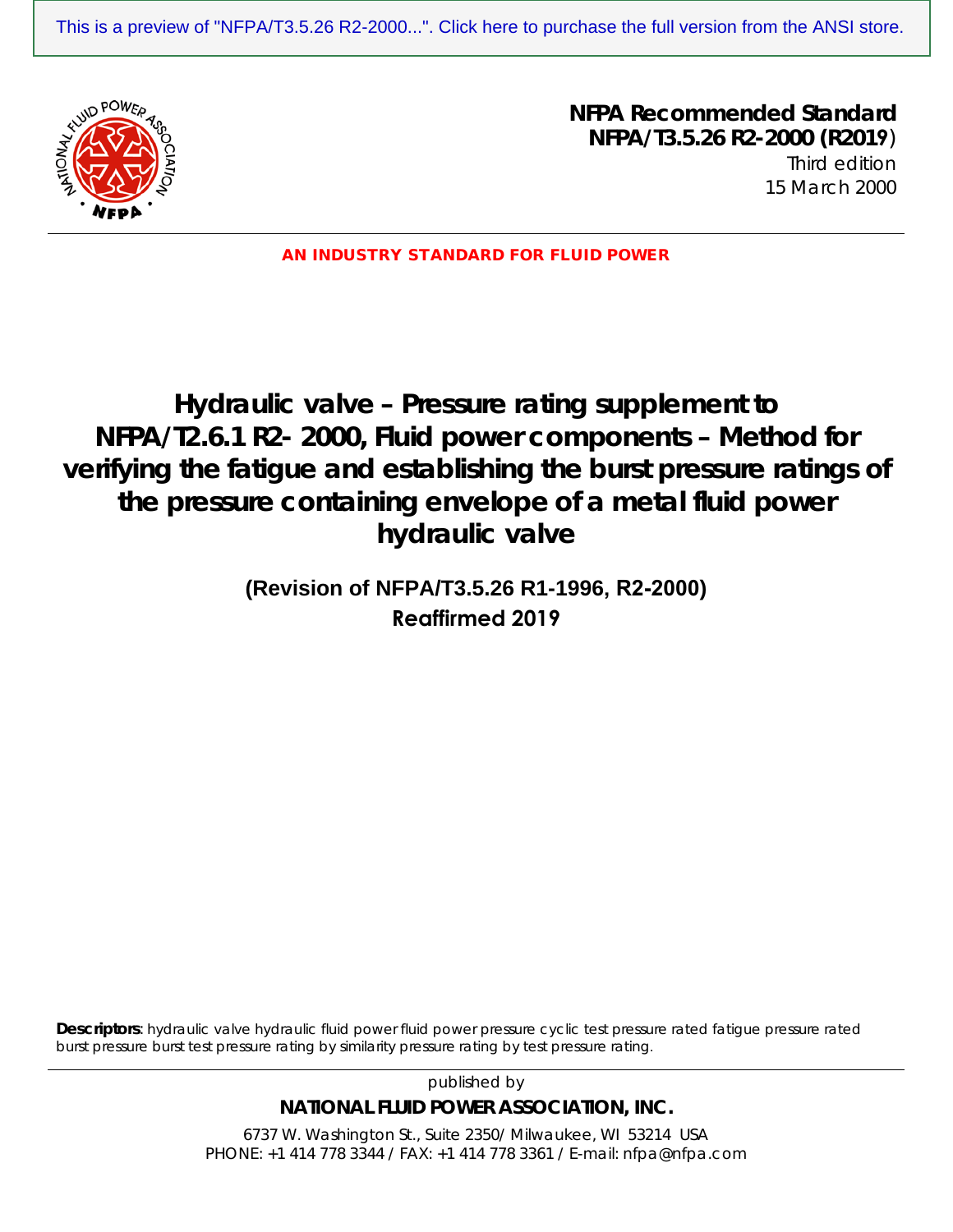#### Copyright 2000 by the **NATIONAL FLUID POWER ASSOCIATION** Printed in the USA

All standards, recommended practices, information reports, and bibliographies (collectively, "NFPA Documents") are advisory only. Use thereof by anyone for any purpose is entirely voluntary and in any event without risk of any nature to the National Fluid Power Association (NFPA), its officers, directors or authors of such work. There is no agreement by or between anyone to adhere to any NFPA Document. In formulating and approving NFPA Documents, NFPA and/or its councils and committees will not investigate or consider citations, references or patents which may or may not apply to such subject matter since prospective users of such NFPA Documents alone are responsible for establishing necessary safeguards in connection with utilization of such matters, including technical data, proprietary rights or patentable materials.

The information and data contained in NFPA Documents has been obtained from sources believed to be reliable. However, it should not be assumed that all acceptable or applicable sources of information, procedures, methods or techniques are contained in NFPA Documents, or that additional measures may not be required under certain circumstances or conditions.

NFPA Documents and/or policies and procedures are subject to periodic review and may be changed without notice. NFPA Documents are only current as of their publication date. NFPA Documents, after publication, may be revised or withdrawn at any time and current information on all NFPA Documents may be received by calling or writing NFPA. Additionally, the various codes and regulations referenced in NFPA Documents may be amended from time to time and it should not be assumed that the versions referenced therein are the most current versions of such codes and regulations. Please consult the appropriate regulatory authorities for the most up-to-date versions.

NFPA Documents imply a consensus of those substantially concerned with their scope and provisions and are intended as a guide to aid the manufacturer, the consumer and the general public. The publication of NFPA Documents does not in any respect preclude anyone, whether they have participated in the development of or approved such NFPA Documents or not, from manufacturing, marketing, purchasing, or using of products, processes or procedures not conforming to the NFPA Documents. NFPA Documents do not constitute or indicate a warranty of any sort, express or implied, including but not limited to a warranty or representation as to quality, merchantability or fitness for a particular use or purpose.

Participation by federal agency representative(s) or person(s) affiliated with the industry is not to be interpreted as government or industry endorsement of an NFPA Document(s).

#### **NOTICE**

NFPA Documents do not express or imply any judgment, certification or endorsement of or with respect to, the safety, design or performance of any product, component, or its use.

NFPA does not examine, investigate, test, recommend, or certify the design, use or safety of any product or component, even those which may incorporate one or more NFPA Documents. NFPA Documents therefore have no application to and do not express or imply any recommendation, representation or warranty, with respect to the safety, design, use, performance, or functional interchangeability of components or products which incorporate NFPA Documents.

This publication may not, in whole or in part, be reproduced, copied or disseminated, entered into or stored in a computer database or retrieval system, or otherwise utilized without the prior written permission of NFPA.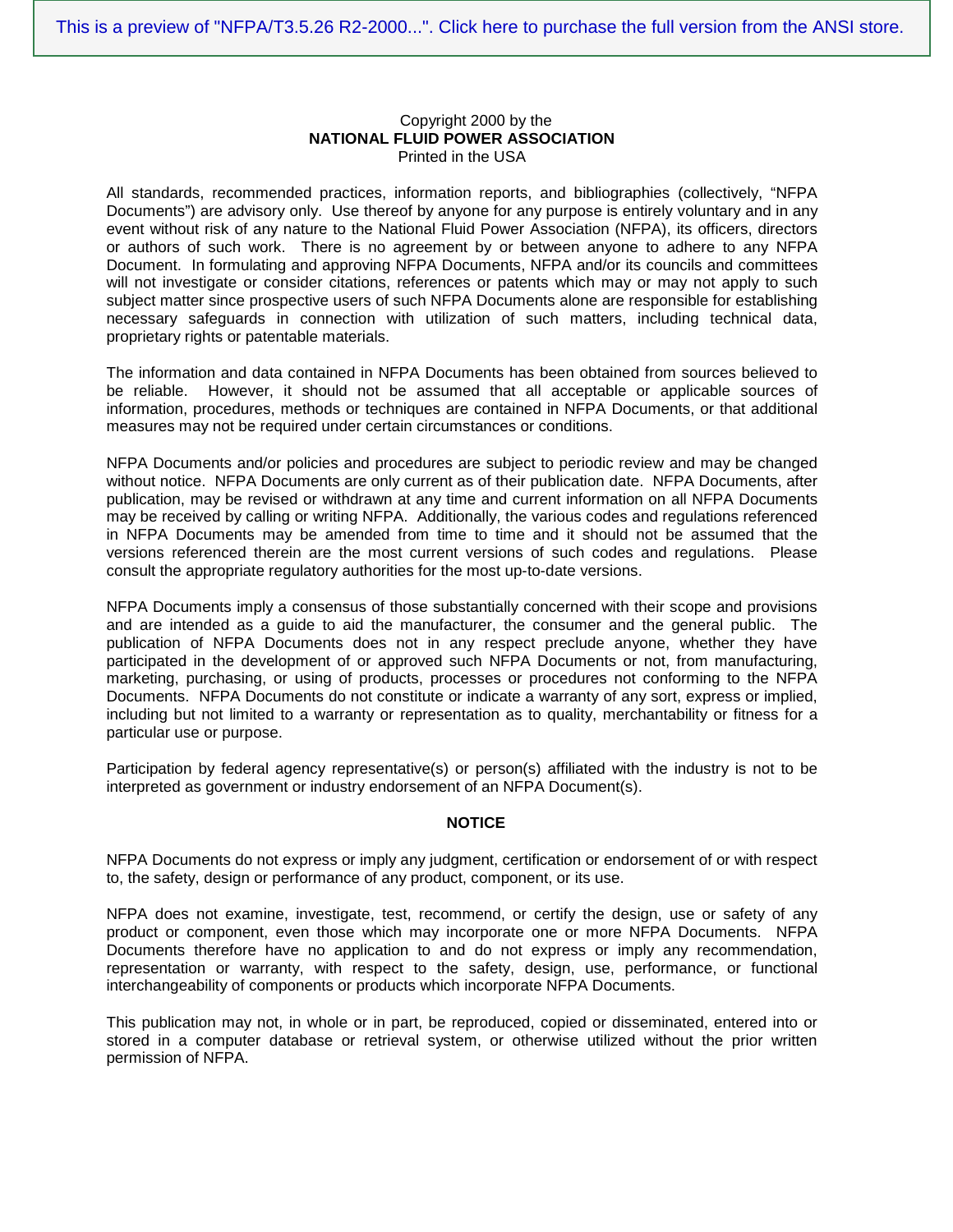## **Foreword**

This Foreword is not part of National Fluid Power Association Standard *Hydraulic valve – Pressure rating supplement to NFPA/T2.6.1 R2-2000, Fluid power components – Method*  for verifying the fatigue and establishing the burst pressure ratings of the pressure *containing envelope of a metal fluid power hydraulic valve,* NFPA/T3.5.26 R2-2000.

This project was initiated on 11 February 1997. The Technical Board approved the TSP on 10 April 1997. The first draft was an update to coordinate the document with the updated NFPA/T2.6.1 R2. Both were issued for general review on 30 December 1998. Comments were reviewed at the T2.6 committee meeting of 9 February 1999, and proposed changes were reviewed by the T3.21 committee at its meeting of 18 May 1999. The ballot draft was prepared by NFPA headquarters on 2 August 1999. Negative ballots were resolved by the T3.5 committee at its meeting of 22 September 1999 and the Technical Board gave final approval on 18 November 1999.

Project group members who developed this standard:

#### **John Berninger**

Project Chairman and T2.6 Chairman Parker Hannifin Corp.

**Richard McAfee** Section Chairman Eaton Corp.

#### **Thomas Weinkauf**

Section Vice Chairman Damon Products Co. Inc.

#### **Paul Schacht**

Technical Auditor Bosch Automation Technology **June VanPinsker** Technical Coordinator National Fluid Power Association

**Shirley C. Seal\*** Manager of Standards Development Industry/National National Fluid Power Association

\* Retired

/jmv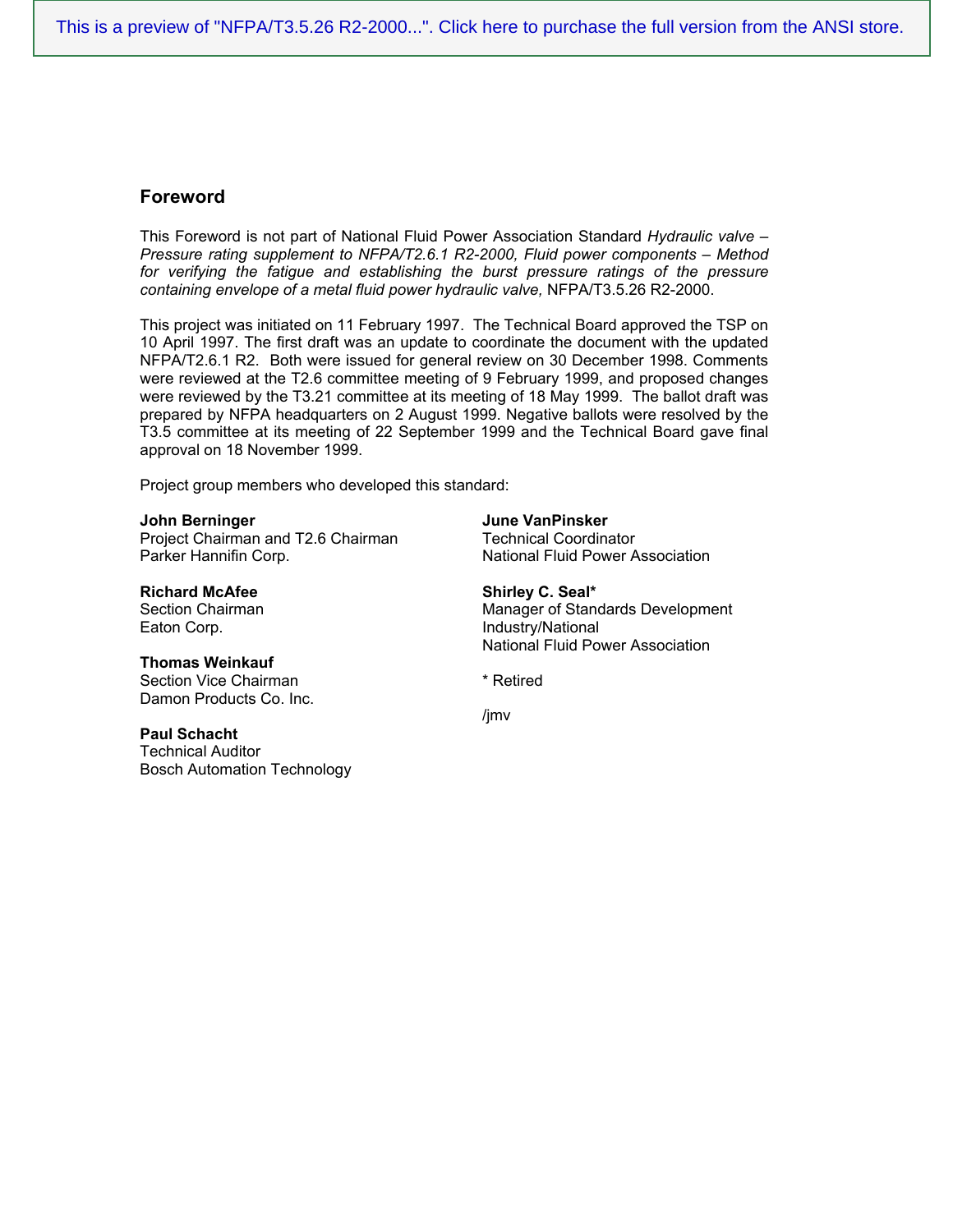### **Introduction**

In fluid power systems, power is transmitted and controlled through a fluid (liquid or gas) under pressure within an enclosed circuit. During operation, hydraulic valve(s) in a system may be loaded from internal pressure, gravity, inertia, thermal variations and external forces. The nature of these loads can vary from a single static application, to continuously varying amplitudes, repetitive loadings and even shock.

It is important to know how well a hydraulic valve(s) can withstand these loads but this standard focuses on the loading due to internal pressure.

There are many ways in which internal loads are imposed upon a hydraulic valve(s). This standard considers a broad range of pressure waveforms within prescribed time limits, temperatures, environmental conditions and only upon certain metals. It is anticipated that these limitations could still provide sufficient common ground for comparing products. This rating method, therefore, provides the system designer with certain information to assist in a selection of hydraulic valve(s) for an application. The designer still has the responsibility to consider the other loading characteristics described above and to determine how they might affect the hydraulic valve(s) ultimate pressure retaining capability.

This standard serves as a universal "verification test" to give credibility to the many inhouse and other methods of determining hydraulic valve pressure ranges. The credibility is based upon the fundamental nature of fatigue of metals with its statistical treatment and a mathematical development of the theory is included. Nevertheless, design knowledge of the hydraulic valve population and its representative samples, including consistency in materials, shapes, fabrication techniques, etc. is necessary to maximize accuracy in the verification method.

This standard describes specific methods for testing hydraulic valve(s) verifying their fatigue pressure ratings and establishing burst pressure ratings. It also provides specific means to determine some of the optional parameters.

This standard is a supplement to the basic pressure rating standard, NFPA/T2.6.1 R2. It follows the provisions of that document but is more specific to hydraulic valve(s). Application of this pressure rating method will require use of both documents.

This version of NFPA/T3.5.26 R2 replaces earlier editions and utilizes the same basic theory. Products rated under the first (1976) edition may not be rated to the same values under this edition. See 12.1 for the differences in rating identification.